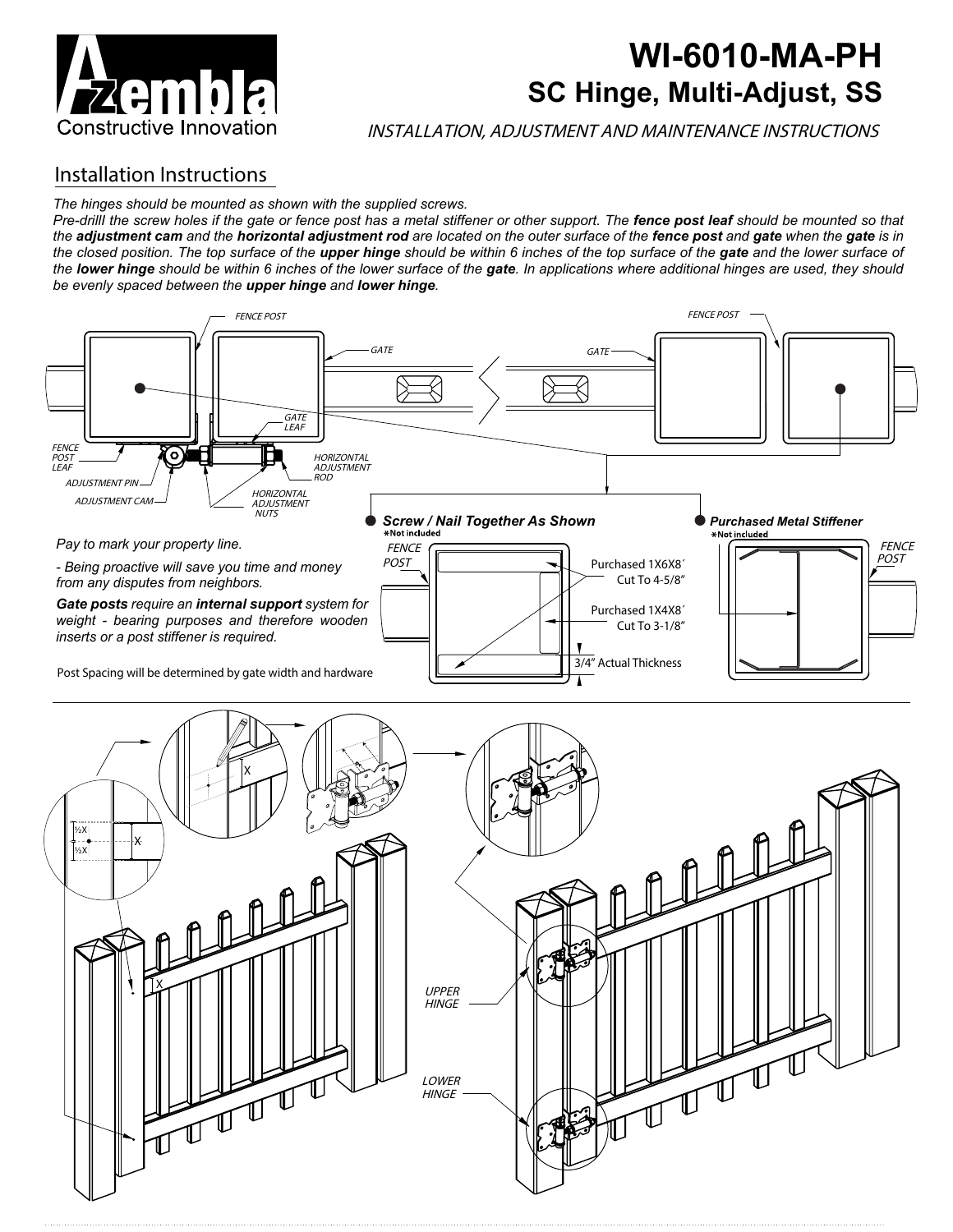### *SPRING TENSION ADJUSTMENT AND MAINTENANCE*



# **WI-SPLL Stainless Post Latch Lock**

INSTALLATION, ADJUSTMENT AND MAINTENANCE INSTRUCTIONS

#### **PLEASE CAREFULLY READ ALL OF THE INSTRUCTIONS PRIOR TO INSTALLATION**

The Post Latch is designed to fit both right-handed and left-handed gate applications. This can be accomplished in one of two ways:

1) The first way is to simply position the latch to the fence post (FIG 1) per the required application, and follow the mounting instruction steps 1 thru 3.



2) The second way is to begin by removing the pivot screw and spring. Reverse the latch plate and re-install the pivot screw. Re-attach the spring to the top side of the latch as shown (FIG 2) and follow the mounting instruction steps 1 thru 3.